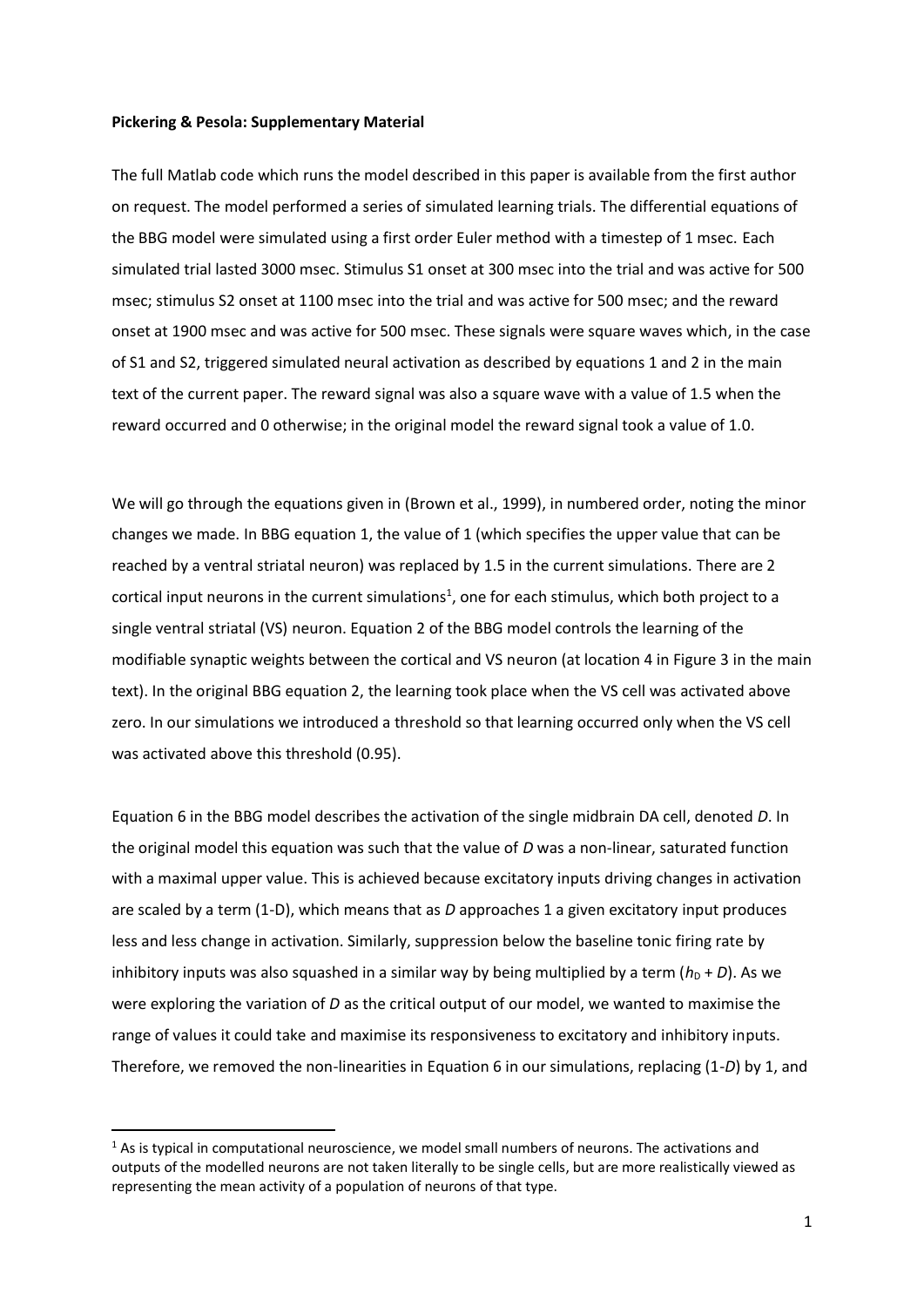$(h_D + D)$  by  $h_D$ . In Equation 11 of the BBG model specifies the activation of the spectral timing mechanisms at sites on the striosomal cells. In the original model any output from the stimulus cells activates the spectral timing. In the main text, we described how we controlled the activation of the spectral timing such that only when the outputs from the stimulus cells exceeded a threshold value was the spectral timing activated. For the parameters used in our simulations (see below), we used 22 sites on a striosomal cell in order for there to be adequate temporal precision in the spectral timing, and an ability to span the time intervals occurring in the simulated task (*n* in BBG Equation 11 was thus 22 in our simulations). All the other equations we used were the same as those specified in the original BBG model.

## *Basic Model Parameters*

In the table below the values for the model parameters are given. The values in the table were those adopted for the basic simulations. If the value we used was changed from that given in Brown et al. (1999), then the original value is shown in parentheses. The changes were made so that stable simulations of the current task were possible, given the minor modifications to the equations described above. For the individual differences simulations certain key parameters were given values that were (usually) distributed like a normal random variable, with the value in the table being the mean, and using a standard deviation (s.d.) specified as in Table 2 in the main paper.

| <b>Symbol</b>         | <b>Description</b>                           | <b>Value</b> |
|-----------------------|----------------------------------------------|--------------|
| $\alpha_{\rm r}$      | Striosomal spectrum spacing                  | 25.0 (50.0)  |
| $\beta_{\rm r}$       | Striosomal spectrum offset                   | 1.0          |
| $\Gamma_{\rm G}$      | Calcium spike threshold                      | 0.495(0.37)  |
| $\alpha$ <sub>G</sub> | Calcium activation rate                      | 5.0          |
| $\beta_{\rm G}$       | Calcium passive decay rate                   | 20.0         |
| $B_{\rm G}$           | Calcium concentration maximum                | 5.0          |
| $\alpha_{\rm v}$      | Calcium recovery rate                        | 1.0          |
| $\beta_{y}$           | Activity-dependent calcium inactivation rate | 80.0         |
| $\Gamma_{y}$          | Calcium inactivation threshold               | 0.16(0.18)   |
| $\Gamma_{\rm S}$      | Striosomal output threshold                  | 0.2          |
| γs                    | Striosomal learning gain                     | 100 (10000)  |
| $\alpha_z$            | Striosomal learning rate                     | 0.05(0.1)    |